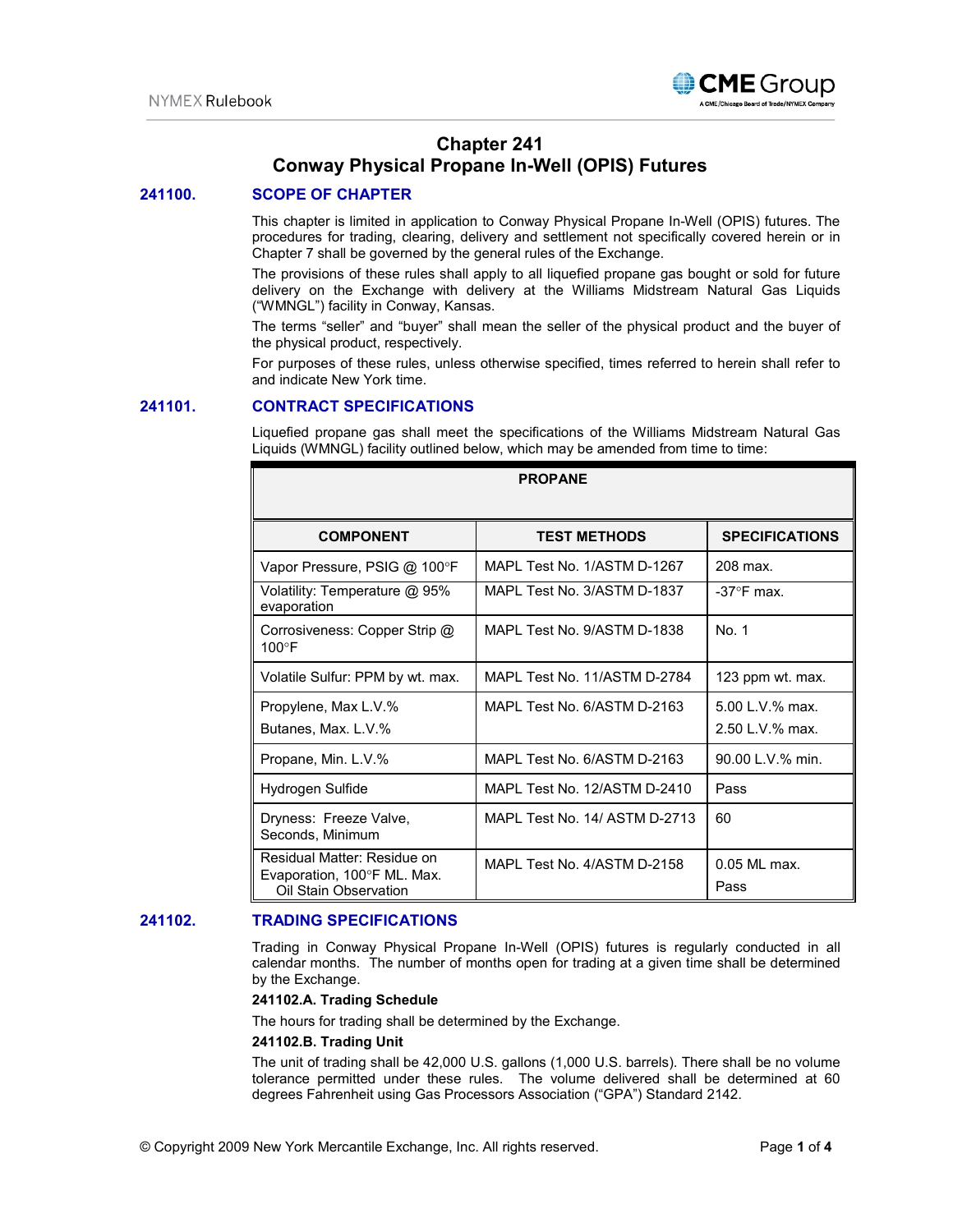

#### **241102.C. Price Increments**

The minimum price fluctuation shall be  $$0.00001 (0.001¢)$  per gallon. Prices shall be quoted in dollars and cents per gallon.

#### **241102.D. Position Limits, Exemptions, Position Accountability and Reportable Levels**

The applicable position limits and/or accountability levels, in addition to the reportable levels, are set forth in the Position Limit, Position Accountability and Reportable Level Table in the Interpretations & Special Notices Section of Chapter 5.

A Person seeking an exemption from position limits for bona fide commercial purposes shall apply to the Market Regulation Department on forms provided by the Exchange, and the Market Regulation Department may grant qualified exemptions in its sole discretion.

Refer to Rule 559 for requirements concerning the aggregation of positions and allowable exemptions from the specified position limits.

#### **241102.E. Termination of Trading**

No trades in Conway Physical Propane In-Well (OPIS) futures in the expiring contract month shall be made after the second-to-last business day of the expiring contract month (the "last trade date"). In the event that the originally listed last trade date is declared a holiday, the last trade date will move to the business day immediately prior. Any contracts remaining open after the last trade date must be either:

- (A) Settled by delivery which shall take place on the last business day of the delivery month.
- (B) Liquidated by means of a bona fide Exchange for Related Position ("EFRP") pursuant to Rule 538. An EFRP is permitted in an expired futures contract until 3:30 p.m. on the last trade date of the expiring futures contract. An EFRP which establishes a futures position for either the buyer or the seller in an expired futures contract shall not be permitted following the termination of trading of an expired futures contract.

#### **241103. INSPECTION**

Inspection of product shall be conducted in accordance with the standard practice at the WMNGL facility.

## **241104. DELIVERY**

The seller shall retain title to, and bear the risk of, loss for the product until the product is delivered to the buyer.

Delivery shall be made free-on-board ("F.O.B.") at the WMNGL facility or, with the mutual agreement of the buyer and the seller, at any pipeline, storage facility, or fractionation facility in Conway, Kansas. Delivery shall be made with all applicable Federal executive orders and all applicable Federal, State and local laws and regulations.

For the purposes of this rule, the term F.O.B. shall mean a delivery in which the seller delivers to the buyer liquefied propane gas which is free of all liens, encumbrances, unpaid taxes, fees and other charges.

Delivery shall be made by any of the following methods: (1) by in-well transfer at the WMNGL facility. For purposes of this rule, in-well transfer is defined as the transfer of title on the books from the seller to the buyer as a result of the issuance of a Product Transfer Order or an equivalent document; or (2) by book transfer, provided that both the buyer and the seller mutually agree to such transfer. For purposes of this rule, book transfer is defined as a book adjustment effecting a title transfer between seller and buyer.

## **241105. DELIVERY PROCEDURES**

## **241105.A. Notices of Intention to Deliver and Notices of Intention to Accept**

1. Notice of Intention to Deliver

By 4:00 p.m. on the last trade date, Exchange clearing members having open short positions shall provide the Clearing House with a Notice of Intention to Deliver. The Notice of Intention to Deliver must be in the form prescribed by the Exchange and must include: the name of the seller(s), the number of contracts to be delivered, and shall also provide any additional information as may be required by the Exchange.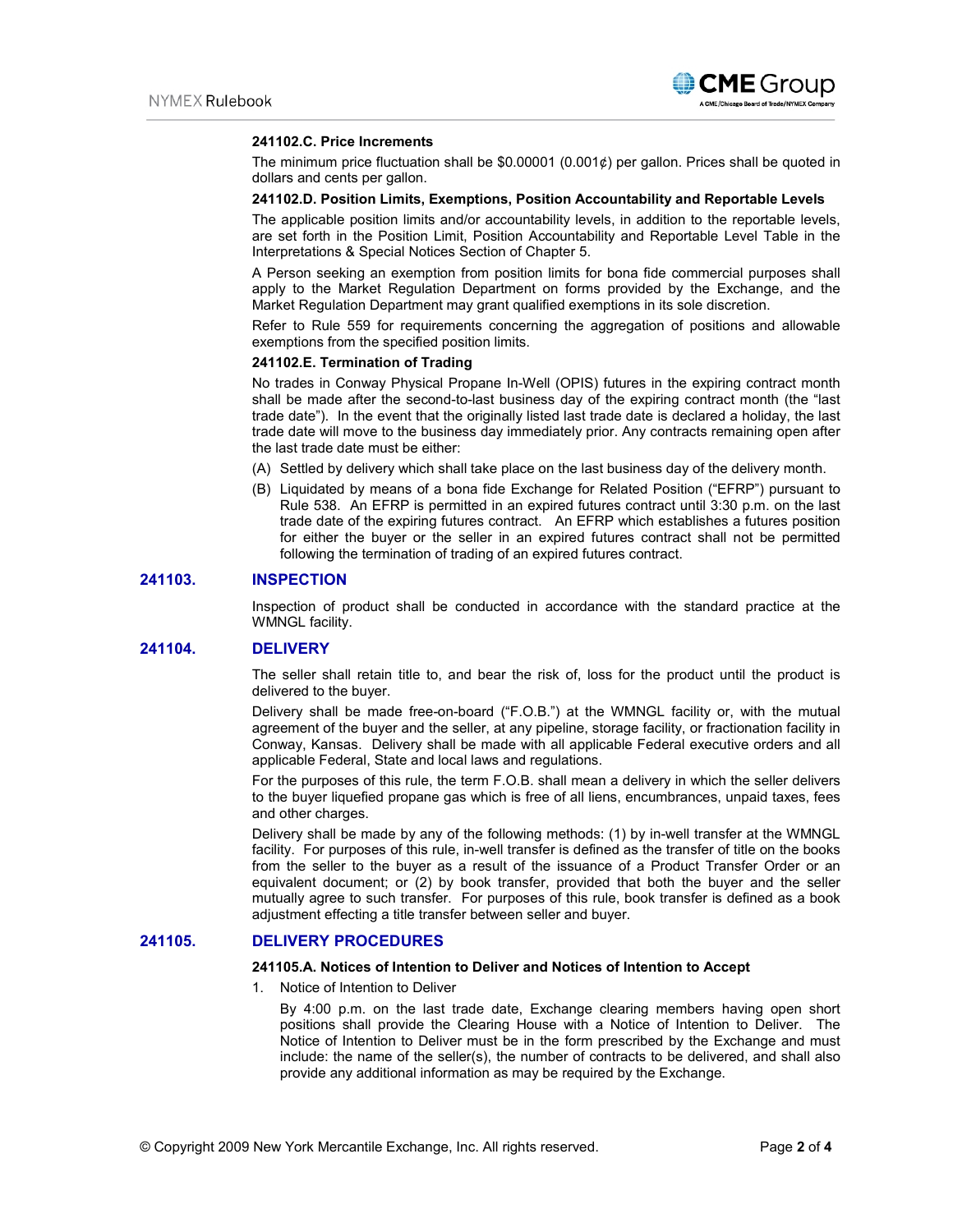2. Notice of Intention to Accept

By 4:00 p.m. on the last trade date, Exchange clearing members having open long positions shall provide the Clearing House with a Notice of Intention to Accept. The Notice of Intention to Accept must be in the form prescribed by the Exchange, and must include: the name of the buyer(s), the number of contracts to be accepted, and shall also provide any additional information as may be required by the Exchange.

## **241105.B. Notice Day**

The Clearing House shall allocate Notices of Intention to Deliver and Notices of Intention to Accept by matching size of positions and preferred locations, to the extent possible. The Clearing House shall provide Assignment Allocation Notices to the respective clearing members no later than 6:00 p.m. on the last trade date. The day on which the Assignment Allocation Notices are provided to the clearing members shall be referred to as "Notice Day". Assignment Allocation Notices are not transferable.

## **241105.C. Buyer's Clearing Member Delivery Instructions**

As soon as possible after receipt from the Exchange of an Assignment Allocation Notice, but no later than 10:00 a.m. on the last business day of the contract month, the buyer's clearing member shall provide the Clearing House and the seller's clearing member identified in such Assignment Allocation Notice properly completed Delivery Instructions, in the form prescribed by the Exchange, which must include the following information: the name of seller(s), the assignment number, the seller's choice of eligible facility, the number of contracts to be delivered, the method of delivery, and any additional information as may be required by the Exchange.

## **241105.D. Amendment to Delivery Instructions**

Except as provided in this section 105.D, Notices of Intention to Deliver and Notices of Intention to Accept may not be amended after they have been provided to the counterparty and the Clearing House. However, upon mutual consent of the parties and upon written notice to the Clearing House, the parties may change the delivery facility and/or the method of delivery named by the buyer.

Any such changes must be made on the form prescribed by the Exchange. Any changes made with respect to the foregoing must be made in conformance with all contract requirements and specifications no later than 10:00 a.m. on the last business day of the contract month.

#### **241105.E. Final Settlement Price**

The final settlement price for the delivery month shall be the Oil Price Information Service ("OPIS") average price on the last trade date. The final settlement price shall be the basis for delivery.

## **241106. TIMING OF DELIVERY**

Delivery shall take place on the last business day of the expiring contract month.

# **241107. DELIVERY MARGIN AND PAYMENT**

#### **241107.A. Margin**

On the first business day following the last trade date, the clearing member shall obtain from any buyer margin equal to the full value of the product to be delivered and the clearing member shall obtain from any seller margin in an amount fixed, from time to time, by the Exchange.

The buyer's clearing member and the seller's clearing member shall deposit with the Clearing House margins in such amounts and in such form as required by the Exchange. Such margins shall be returned on the business day following notification to the Exchange that delivery and payment have been completed.

## **241107.B. Payment**

No later than 12:00 p.m. on the fifth business day following completion of delivery, the buyer shall pay the short contract value by federal funds wire transfer to the account of the seller at the bank nominated by the seller. The term "contract value" shall mean the amount equal to the Final Settlement Price times forty-two thousand (42,000) times the number of contracts to be delivered. Upon receipt of payment, the seller shall provide the buyer with all appropriate documents necessary to transfer ownership of the product to the buyer.